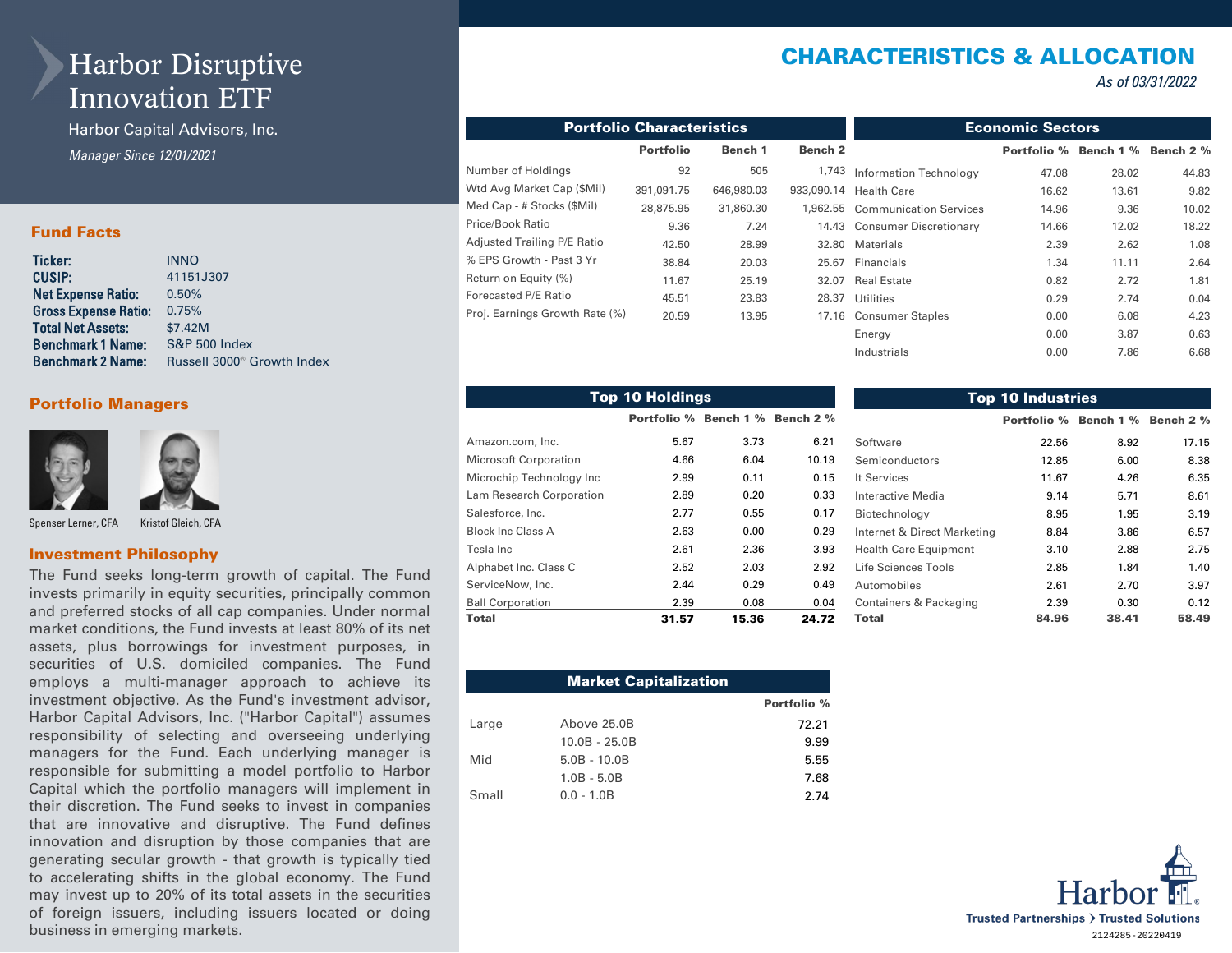

## Performance

|                                                  |                       | As of Month End 03/31/2022 |       |     |     |     |                                       | As of Quarter End 03/31/2022 |          |       |       |     |              |                           |                          |
|--------------------------------------------------|-----------------------|----------------------------|-------|-----|-----|-----|---------------------------------------|------------------------------|----------|-------|-------|-----|--------------|---------------------------|--------------------------|
|                                                  | 3 Months              | <b>YTD</b>                 | 1 Yr. |     |     |     | 3 Yr. 5 Yr. 10 Yr. Since 3 Months YTD |                              |          | 1 Yr. | 3 Yr. |     | 5 Yr. 10 Yr. | <b>Since</b><br>Inception | Inception<br><b>Date</b> |
| <b>Harbor Disruptive Innovation ETF (NAV)</b>    | $-16.51\% -16.51\%$   |                            | N/A   | N/A | N/A | N/A | $-17.55\%$                            | $-16.51\% -16.51\%$          |          | N/A   | N/A   | N/A | N/A          | $-17.55\%$                | 12/01/21                 |
| <b>Harbor Disruptive Innovation ETF (Market)</b> | $-16.47\%$ $-16.47\%$ |                            | N/A   | N/A | N/A | N/A | -17.35%                               | $-16.47\%$ $-16.47\%$        |          | N/A   | N/A   | N/A | N/A          | $-17.35%$                 | 12/01/21                 |
| <b>S&amp;P 500 Index</b>                         | $-4.60\%$             | $-4.60%$                   | N/A   | N/A | N/A | N/A | 0.86%                                 | $-4.60%$                     | $-4.60%$ | N/A   | N/A   | N/A | N/A          | 0.86%                     | 12/01/21                 |
| Russell 3000 <sup>®</sup> Growth Index           |                       | $-9.25%$                   | N/A   | N/A | N/A | N/A | $-5.71%$                              | $-9.25%$                     | $-9.25%$ | N/A   | N/A   | N/A | N/A          | $-5.71%$                  | 12/01/21                 |

Performance data shown represents past performance and is no guarantee of future results. Past performance is net of management fees and expenses and reflects reinvested dividends and distributions. Investment returns and principal value will fluctuate and when redeemed may be worth more or less than their original cost. Returns for periods less than one year are not annualized. Current performance may be higher or lower and is available through the most recent month end at harborcapital.com or by calling 800-422-1050.

Shares are bought and sold at market price not net asset value (NAV). A fund's NAV is the sum of all its assets less any liabilities, divided by the number of shares outstanding. Market price returns are based upon the closing composite market price and do not represent the returns you would receive if you traded shares at other times.